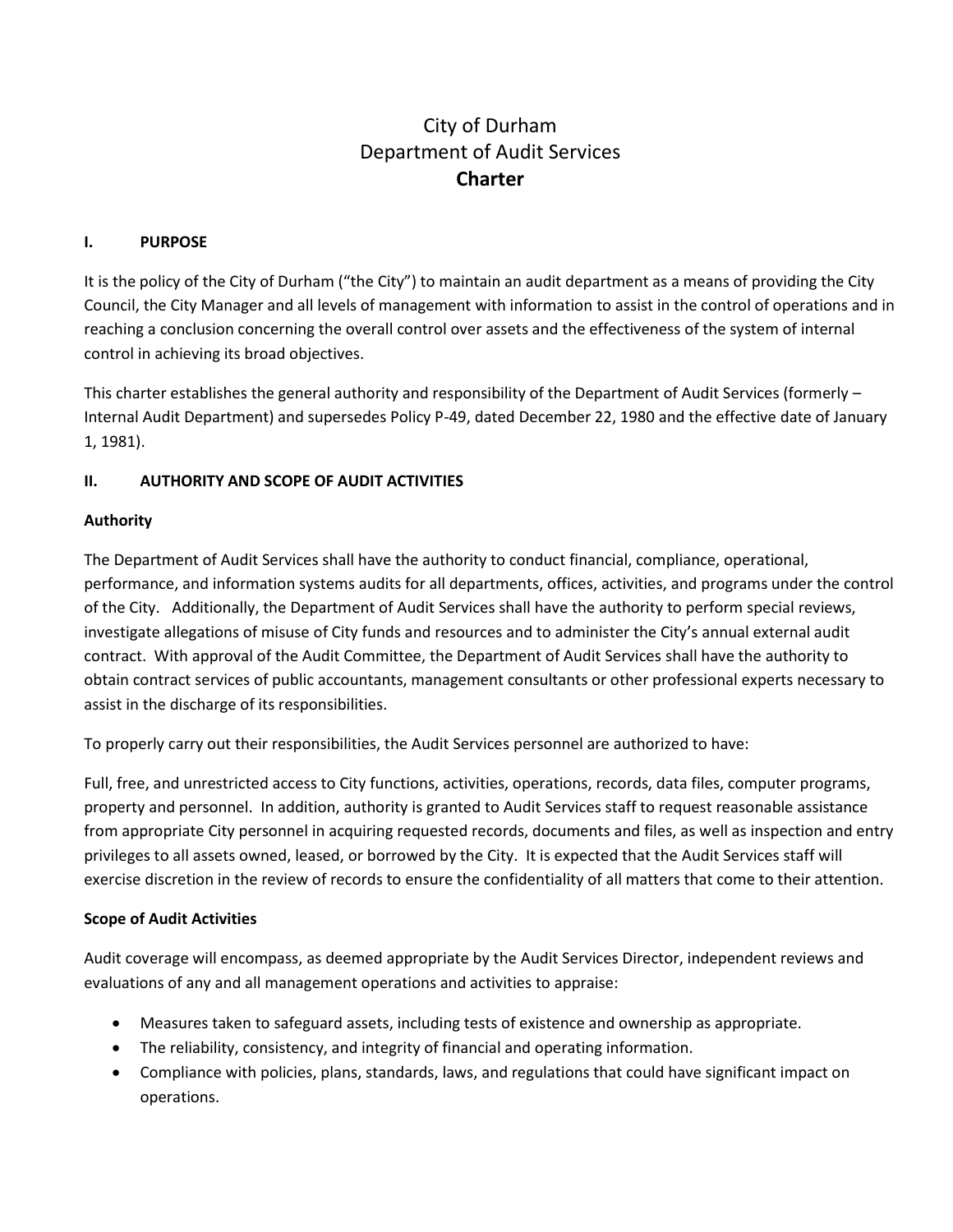- Economy and efficiency in the use of resources.
- Effectiveness in the accomplishment of the mission, objectives, and goals established for the City's operations and projects.

Audit activities will be coordinated, to the extent possible, with Federal and State agencies and external auditors, so as to enhance audit efficiency.

# **Limitation of Authority and Responsibility**

In performing their functions, the Audit Services Director and Audit Services staff has neither direct authority over, nor responsibility for, any of the activities reviewed. Audit Services will not develop and install procedures, prepare records, make management decisions, or engage in any other activity that could be reasonably construed to compromise their independence. However, in connection with the complementary objectives of this audit function, Audit Services will recommend accounting policies and procedures for approval and implementation by appropriate management. Therefore, internal audit review and appraisal do not in any way substitute for other activities or relieve other persons in the City of the responsibilities assigned to them.

## **III. REPORTING STRUCTURE**

The Director of Audit Services reports to and is accountable to the City Manager for day-to-day operations. The Director of Audit Services has full access, and is expected to use this access, to the Audit Committee for any matters deemed appropriate. The Audit Services Oversight Committee (ASOC) has oversight responsibilities of the audit function and activities, including review and approval of the annual audit plan and any revisions thereto. The ASOC shall work to ensure maximum coordination between the work of the Director of Audit Services and the needs of the City Manager and the City Council.

#### **IV. RESPONSIBILITIES**

A. The Audit Services Director is responsible for properly managing the department so that (1) audit work fulfills the purposes and responsibilities established herein; (s) resources are efficiently and effectively employed; and (3) audit work conforms to the Government Audit Standards, issued by the Comptroller General of the United States.

The Audit Services Director will report in writing on all audits and reviews conducted and will attend the ASOC meetings on a quarterly basis to report on significant recommendations and the operations of the audit services function.

- B. Generally, the Audit Services Director will notify the department director or manager ("auditee") that a review is scheduled. This written notification should inform the auditee of when the audit is scheduled, who will be performing the audit, and why the audit has been planned (regularly scheduled, management or external auditor request, etc.). The notification should also include the objectives and scope of the audit; the expected start date and planned duration of the audit; and advance preparation needs.
- C. The director or manager of the department under audit is responsible for: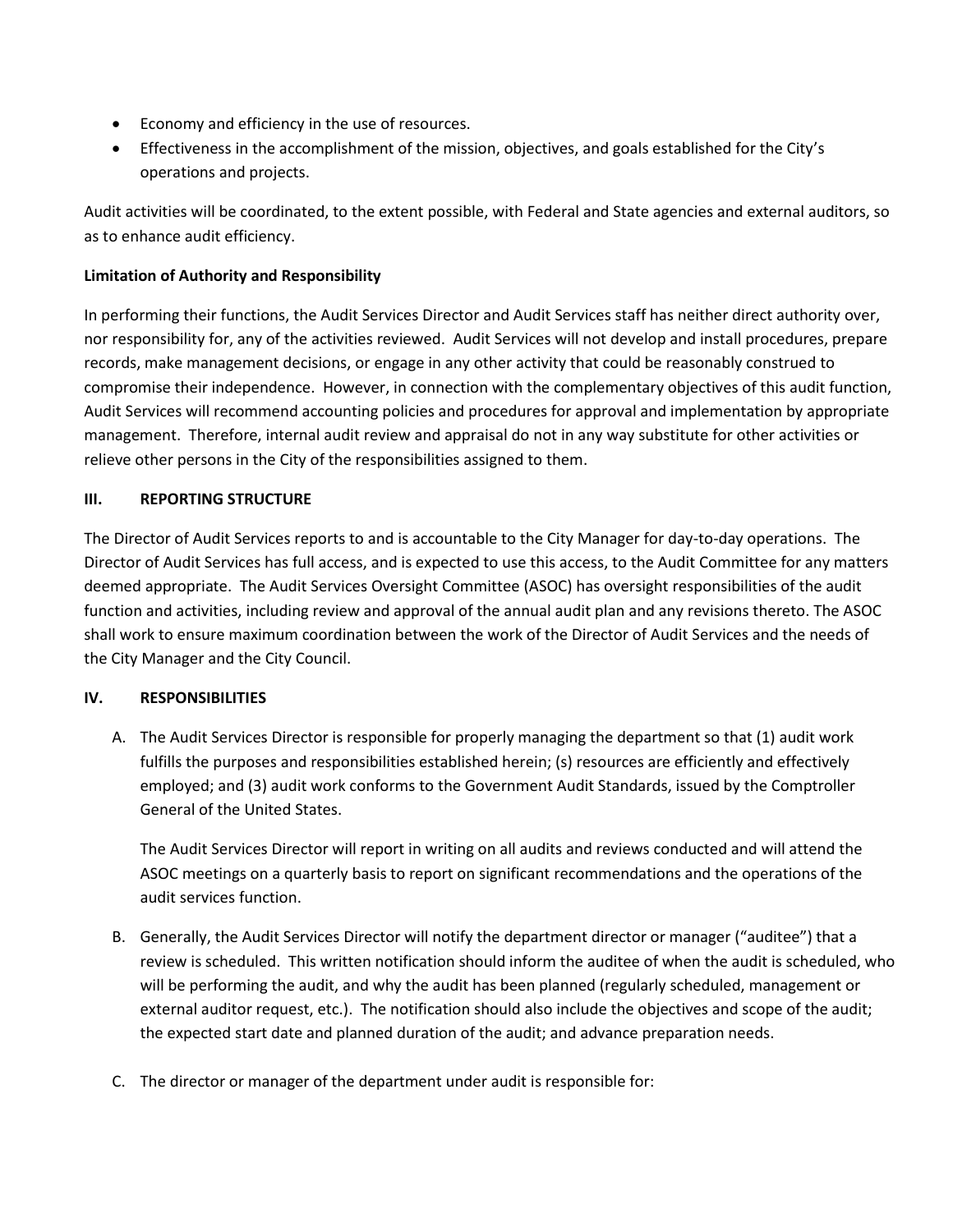- A. Ensuring that a spirit of cooperation prevails throughout the course of the examination.
- B. Ensuring corrective action is taken if inadequacies are identified in the written audit reports.
- C. Informing the Audit Services Director of any actual or suspected fraud or illegal acts for independent review.
- D. The Audit Services Oversight Committee is responsible for ensuring that areas of risk within the City are reviewed on a regular basis; activities susceptible to fraud, waste, and abuse of City resources are audited; and internal controls are in place and implemented.

## **V. REPORTS AND PROCEDURES**

## **Annual Audit Plan**

The Audit Services Director is required to publish an annual audit plan to the Audit Services Oversight Committee and perform the systems audits contained within the plan. The overall results of the audit work will be reported quarterly to the ASOC (who in turn report to the City Council). Unforeseen audit requirements and management requests for investigations into matters of fraud and compliance can create the need for changes in both audit programs and the overall plans; therefore, appropriate flexibility should be incorporated into the annual plan. The ASOC must approve significant deviations from the objectives contained within the annual audit plan.

## **Communication of Findings**

Upon the completion of audit fieldwork, the Audit Services Director should discuss the proposed audit findings and recommendations with the auditee at a closing conference. Audit Services will prepare a report draft with their proposed findings and recommendations along with a space for management's responses. The draft is then forwarded to the appropriate manager to respond and outline corrective actions to be taken. The responses are due 2 weeks after the receipt of the draft report. The auditee's response will include comments, action items, and target dates and will be incorporated in the final report. If a timely response is not received, the City Manager will be contacted for assistance in resolving the matter.

The final audit report will be submitted by the Audit Services Director to appropriate levels of City management. All audit reports will be distributed to the ASOC as they are released, or as part of the normal distribution of audit reports. Audit findings will also be summarized and reported to the Audit Committee on a quarterly basis.

Subsequent to the issuance of the final report, Audit Services should schedule a follow up review to ensure that needed actions based on the audit were actually taken. The director or manager of the department, is responsible for seeing that corrective action on recommendations are made or deficient conditions reported by Audit Services are planned and taken. If the proper corrective action is not taken, the Audit Services Director is responsible for presenting a report on significant matters to the ASOC.

#### **VI. INDEPENDENCE AND CODE OF ETHICS**